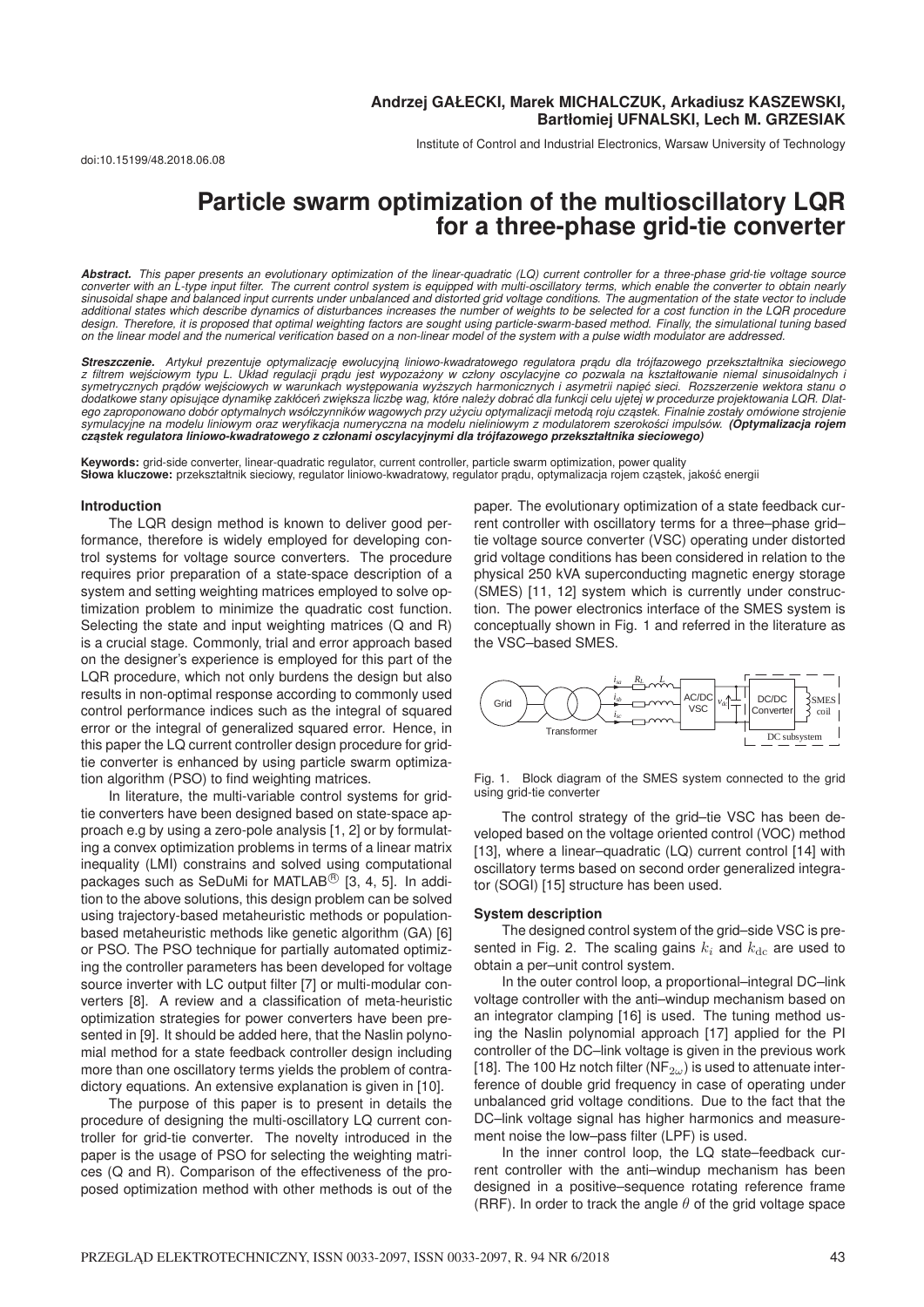

Fig. 2. Block diagram of the grid converter control

vector a phase–locked loop (PLL) based on delayed signal cancellation method [19] is applied. The current controller is equipped with oscillatory terms, which enables the converter to obtain nearly sinusoidal shape and balanced input currents under unbalanced and distorted grid voltage conditions. The anti–windup strategy for the current controller is a combination of two mechanisms. In the proportional–integral part, the integrator clamping method is used. In the oscillatory part, the strategy based on adjusting the damping factor  $\zeta$  of a damped oscillatory terms has been applied as presented in [20, 21]. Therefore, the details of this issue have been omitted here.

In order to ensure a maximum linear range a pulse–width modulation with triplen harmonic zero–sequence signal (TH– ZSS–PWM) is used. The length of the control signal vector is located up to  $U_{\text{max}} = 2/\sqrt{3} \approx 1.1547$ .

In the developed numerical models, the power grid has been modeled as a three-phase voltage source, where a few percent unbalance and selected odd harmonics contribution  $(5th - 6\%, 7th - 5\%)$  have been applied. Moreover, the DC subsystem (DC/DC converter and SMES coil in the physical system) is modeled as a current controlled current source, where  $I_{dc}$  is the nominal DC subsystem current.

## **LQ current controller design**

For the purposes of current controller design the statespace model is obtained using small-signal average technique. Assuming that  $v_{\text{dc}}$  is  $V_{\text{dc}} = \text{const.}$  and  $\omega = \text{const.}$ the linear state-space model in the  $dq$  rotating reference frame is presented as follows:

,

(1a) 
$$
\frac{\mathrm{d}}{\mathrm{d}t}\mathbf{x} = \mathbf{A}\mathbf{x} + \mathbf{B}\mathbf{u} + \mathbf{E}\mathbf{v},
$$

where

(1b) 
$$
\mathbf{A} = \begin{bmatrix} -\frac{R_L}{L} & \omega \\ -\omega & -\frac{R_L}{L} \end{bmatrix}, \ \mathbf{x} = \begin{bmatrix} i_d^m \\ i_q^m \end{bmatrix}
$$

(1c) 
$$
\mathbf{B} = \begin{bmatrix} -\frac{V_{dc}}{L}k_i & 0\\ 0 & -\frac{V_{dc}}{L}k_i \end{bmatrix}, \mathbf{u} = \begin{bmatrix} u_d\\ u_q \end{bmatrix},
$$

(1d) 
$$
\mathbf{E} = \begin{bmatrix} \frac{1}{L} k_i & 0 \\ 0 & \frac{1}{L} k_i \end{bmatrix}, \mathbf{v} = \begin{bmatrix} v_d \\ v_q \end{bmatrix}.
$$

There are two state signals  $i_d^{\text{m}}$  and  $i_d^{\text{m}}$  collected in the state vector  $x$ , two control signals  $u_d$  and  $u_q$  collected in the control vector **u** and two disturbance signals  $v_d$  and  $v_q$ collected in the disturbance vector **v** . There are also three matrices: **A** – the state matrix, **B** – the control matrix and **E** – the disturbance matrix. The output equation is defined as follows:  $y = Cx + Du$ , where  $C = I_{2x2}$  and  $D = 0_{2x2}$ .

In order to provide zero steady–state tracking errors  $e_d = i_d^{\text{ref}} - i_d^{\text{m}}$  and  $e_q = i_q^{\text{ref}} - i_q^{\text{m}}$  for step type reference signal changes the current control is extended by integral terms trough the introduction of the two variables  $p_d$  and  $p_{\alpha}$  in accordance with:

$$
\frac{\mathrm{d}}{\mathrm{d}t}p_x = e_x \ ,
$$

where subscript  $x = \{d, q\}.$ 

Similarly, in order to reduce the sinusoidal component of the error in the current tracking caused by the voltage distortion, the oscillatory terms are incorporated. They can be described as:

(3a) 
$$
\frac{d}{dt}r_{1x}^{(h)} = r_{2x}^{(h)},
$$

(3b) 
$$
\frac{\mathrm{d}}{\mathrm{d}t}r_{2x}^{(h)} = e_x - (h\omega)^2 r_{1x}^{(h)} - 2\zeta h \omega r_{2x}^{(h)},
$$

where subscript  $x = \{d, q\}$  and  $h = \{2, 6\}$  denote a selected harmonic order and  $\zeta$  is a damping factor set at the same level for all selected oscillatory terms [22]. The compensation of the second and the sixth harmonic of the grid currents represented in the  $d,q$  frame results in the compensation of unbalance and the fifth and the seventh harmonic in the natural frame [18]. In order to convert the control system from the continuous to the discrete domain, the Tustin approximation with pre–warping is used.

The augmented state–space model in the synchronously RRF is given as follows:

(4a) 
$$
\frac{\mathrm{d}}{\mathrm{d}t} \mathbf{x}_{\text{aug}} = \mathbf{A}_{\text{aug}} \mathbf{x}_{\text{aug}} + \mathbf{B}_{\text{aug}} \mathbf{u} + \mathbf{E}_{\text{aug}} \mathbf{v} ,
$$

where

(4b) 
$$
\mathbf{A}_{\text{aug}} = \begin{bmatrix} \mathbf{A}_0 & \mathbf{0}_{4x4} & \mathbf{0}_{4x4} \\ \mathbf{A}_1 & \mathbf{A}_{(2)} & \mathbf{0}_{4x4} \\ \mathbf{A}_1 & \mathbf{0}_{4x4} & \mathbf{A}_{(6)} \end{bmatrix}, \ \mathbf{x}_{\text{aug}} = \begin{bmatrix} \mathbf{x} \\ \mathbf{p} \\ \mathbf{r}_{(2)} \\ \mathbf{r}_{(6)} \end{bmatrix},
$$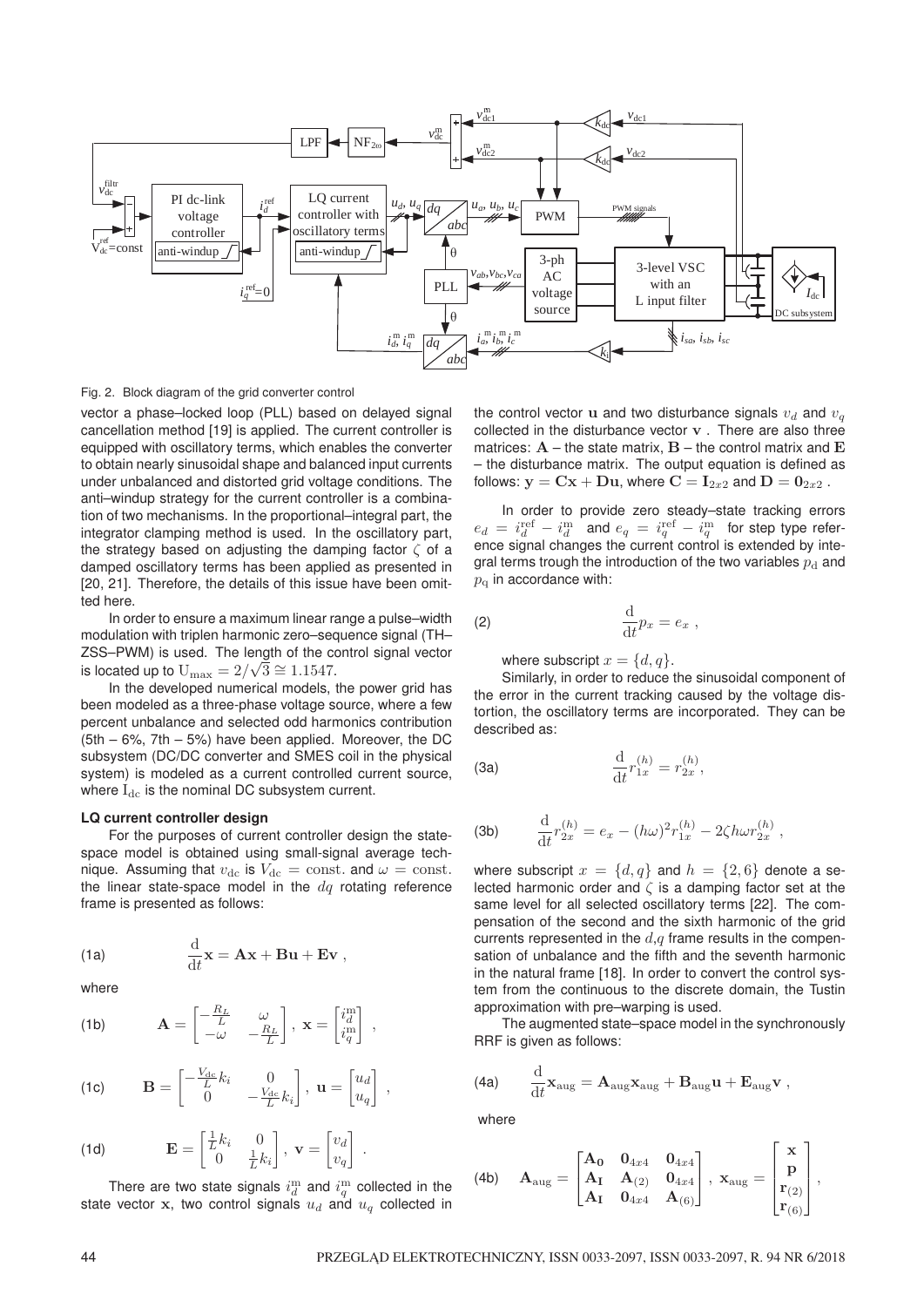

Fig. 3. PSO connected to the numerical model of the system

(4c) 
$$
\mathbf{B}_{\text{aug}} = \begin{bmatrix} \mathbf{B} \\ \mathbf{0}_{10x2} \end{bmatrix}, \mathbf{E}_{\text{aug}} = \begin{bmatrix} \mathbf{E} \\ \mathbf{0}_{10x2} \end{bmatrix},
$$

given that

(4d) 
$$
\mathbf{A_0} = \begin{bmatrix} \mathbf{A} & \mathbf{0}_{2x2} \\ \mathbf{I}_{2x2} & \mathbf{0}_{2x2} \end{bmatrix}, \ \mathbf{A_I} = \begin{bmatrix} \mathbf{0}_{2x2} & \mathbf{0}_{2x2} \\ \mathbf{I}_{2x2} & \mathbf{0}_{2x2} \end{bmatrix},
$$

(4e)

$$
\mathbf{A}_{(h)} = \begin{bmatrix} \mathbf{0}_{2x2} & \mathbf{I}_{2x2} \\ \mathbf{W}_{(h)} & \mathbf{0}_{2x2} \end{bmatrix}, \mathbf{W}_{(h)} = -\text{diag}([(h\omega)^2, (h\omega)^2])
$$

and

(4f) 
$$
\mathbf{p} = [p_d, p_q]^{\mathrm{T}}, \mathbf{r}_{(h)} = [r_{1d}^{(h)}, r_{1q}^{(h)}, r_{2d}^{(h)}, r_{2q}^{(h)}]^{\mathrm{T}}
$$

for  $h={2,6}$ . In the equations (4a–4b):  ${\bf A}_{\text{aug}}$  – the augmented state matrix;  $B_{\text{aug}}$  – the augmented control matrix;  $E_{\text{aug}}$  – the augmented disturbance matrix;  $x_{\text{aug}}$  – the augmented state vector;

In order to calculate the full state–feedback current controller gains collected in the matrix **K**aug, the LQ method is chosen. The  $1qrd$  MATLAB<sup>(B)</sup>'s function is used, where the state–feedback law  $\mathbf{u}(k) = -\mathbf{K}_{\text{aug}}\mathbf{x}_{\text{aug}}(k)$  minimizes the discrete cost function equivalent to the continuous one:

(5) 
$$
J = \int_0^\infty \mathbf{x}_{\text{aug}}^{\text{T}} \mathbf{Q}_{\text{aug}} \mathbf{x}_{\text{aug}} + \mathbf{u}^{\text{T}} \mathbf{R} \mathbf{u} \mathrm{d}t,
$$

where  $\mathbf{Q}_{\text{aug}} = \text{diag}([\mathbf{Q}, \mathbf{Q}_{\mathbf{p}}, \mathbf{Q}_{\mathbf{r}}])$  and  $\mathbf{R} = \text{diag}([r, r]),$ are weighting matrices.

It was assumed, that the same penalty weights are applied in both axes  $d$  and  $q$  of the current control structure. Accordingly, weighting matrices are presented as follows:  $\widetilde{\mathbf{Q}}$  = diag([q,q]),  ${\bf Q}_{\bf p}$  = diag( $[q_p, q_p]$ ) and  ${\bf Q}_{\bf r}$  = diag( ${\bf Q}^{(11,11,10)}_{(2)}$ and where  $\mathbf{Q}_{(h)}$  = diag $([q_r^{(h)}, q_r^{(h)}, \frac{q_r^{(h)}}{(h\omega)^2}, \frac{q_r^{(h)}}{(h\omega)^2}])$  for  $h = \{2, 6\}.$ 

## **Particle Swarm Optimization of the LQ current controller**

In order to find **Q** entries the particle swarm optimization (PSO) has been applied as presented in Fig. 3 using the linear model of the system ( $V_{dc}$ =const. and  $\zeta = 0$ ).

Four values  $\rho_i$  are sought in the optimization process, and they correspond with **Q** entries as follows:  $q = 10^{p_1}$ ,  $q_p = 10^{\rho_2}$ ,  $q_r^{(2)} = 10^{\rho_3}$ ,  $q_r^{(6)} = 10^{\rho_4}$  as presented in Fig. 4 and Fig. 6. As it is stated in [7] introducing the decisive variables as the powers of 10 in the case of selection of Q matrix is more effective than the search in a linear scale. The optimizer is searching a solution in four dimensional space. This processes is performed using virtual particles, that travel in the search space. The set of all particles is called a swarm. Position of the particles in the search space represents a candidate solution. Updating of the particle position is done iteratively according to the formulae:

(6) 
$$
\nu_i^j(k+1) = c_1 \nu_i^j(k) + c_2 r_1 (\rho_i^{\text{pbest}} - \rho_i^j(k)) + c_2 r_2 (\rho_i^{\text{gbest}} - \rho_i^j(k)),
$$

(7) 
$$
\rho_i^j(k+1) = \rho_i^j(k) + \nu_i^j(k+1) ,
$$

where  $i$  – particle identification number,  $k$  – iteration number,  $\nu_i$  – speed of the *i*-th particle,  $\rho_i^{\text{pbest}}$  – the best solution proposed so far by the *i*-th particle,  $\rho_i^{\text{gbest}}$  – the best solution proposed so far by the swarm,  $r_1,r_2,r_3$  - random numbers uniformly distributed between 0 and 1,  $c_1$  the exploitative factor,  $c_2$  – the individuality factor,  $c_3$  – the social factor. The  $c_1$ ,  $c_2$ , and  $c_3$  factors have been obtained using the constricted PSO formula [23] and are 0.729, 1.495, and 1.495, respectively, which can be derived using stability analysis provided in [24].

In each iteration candidate solutions represented by position of particles are rated according to the objective function in the simulation test. Pulses of the reference signals  $i_d^{\text{ref}}$  and  $i_q^{\text{ref}}$  are formed in the test as depicted in Fig. 7. The selected objective function bases of the integral square error index is given as follows:

(8) 
$$
J_{\text{pso}} = \sum_{k=0}^{N} \mathbf{e(k)}^{\text{T}} \mathbf{e(k)}.
$$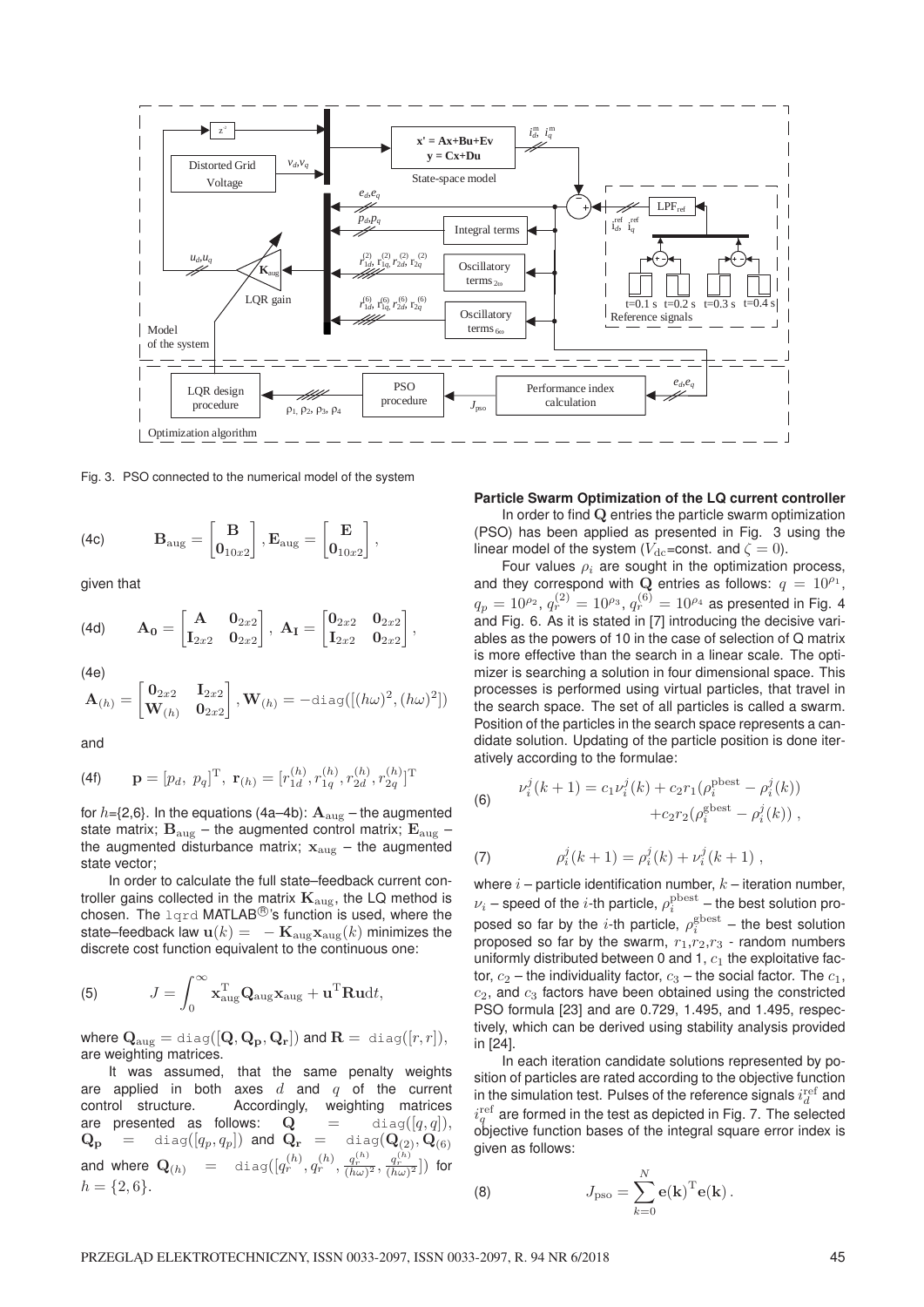

Fig. 4. Initial particles positions (a), positions after the 15th (b) and 100th (c) iteration



Fig. 5. The evolution of the performance index



Fig. 6. The best set of parameters  $\rho_i$  found during the optimization process

The swarm convergence over the optimization process is shown in Fig. 4. The red marker denotes the best position found so far. The evolution of the performance index  $J_{\text{pso}}$  for the *qbest* solution over swarm search iterations is presented Fig. 5. The value of sought parameters proposed by the swarm after each iteration is presented in Fig. 6. The number of executed iterations is 100. The change of the current response for the best so far found solution over the optimization progress is illustrated in Fig 7. Finally, the assumed dynamic performance as well as the ability of rejecting higher harmonics have been met (Fig 7c) after 100 iterations.



Fig. 7. The  $i_d^{\text{m}}$  and  $i_q^{\text{m}}$  current components in the simulation test for the best solution after 10th (a), 30th (b) and 100th (c) iteration

It should be kept in mind that the optimizer has a full access to **Q**, so it is searching the solution without paying attention to the control effort. However, if the control effort is neglected in the optimization, the found solution may turn out to be unstable in a real system because of unavoidable identification errors and noise in the measurements signal.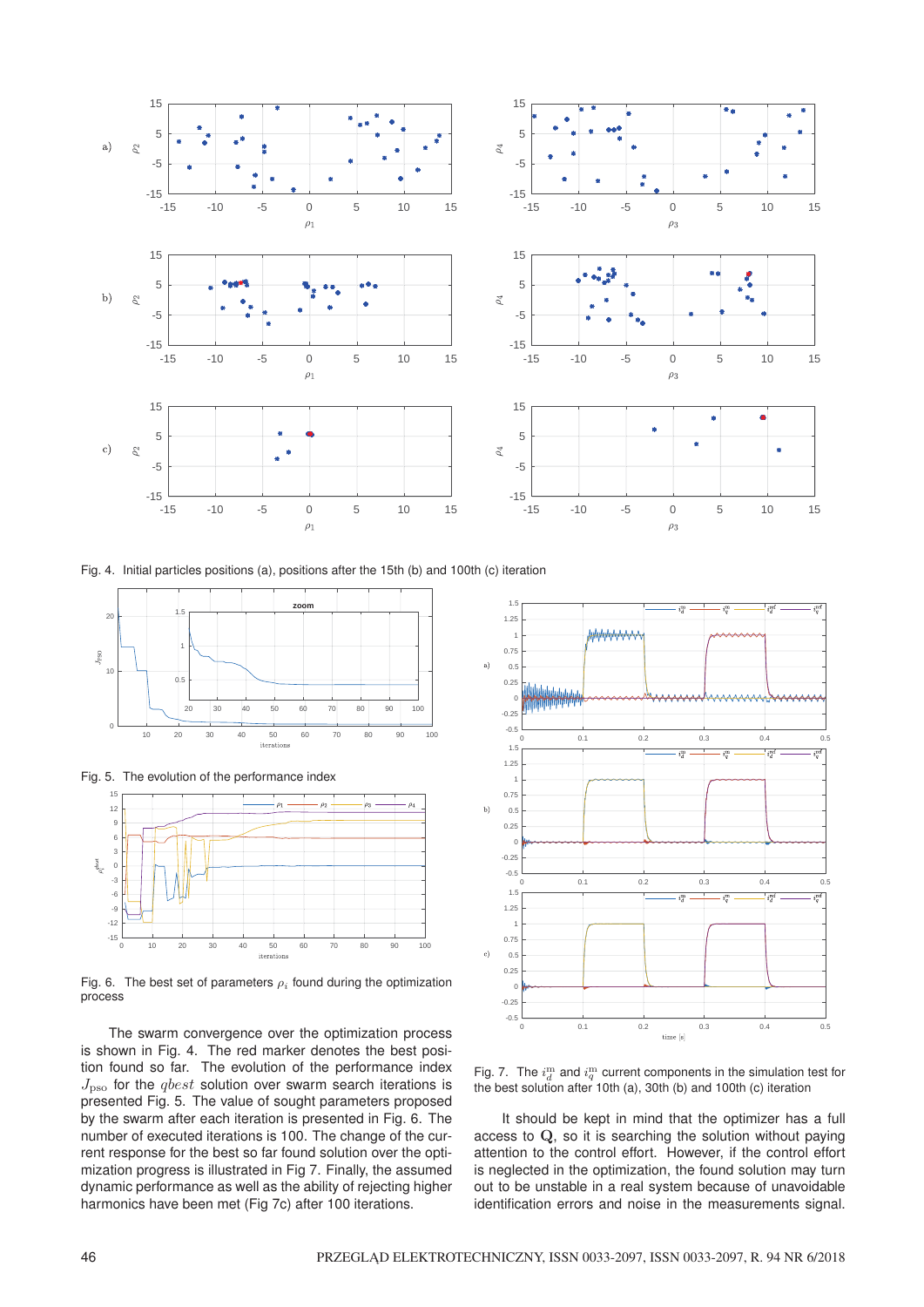

Fig. 8. Performance of the LQ current control system tuned by PSO Some restriction on the control signal in the dynamic state are required. It can be performed in many ways. In the study presented in [7] the penalty function has been added to the objective function. This methods comes with a drawback, because the new element in performance index needs a subjective weight that has to be set by guessing and checking. In this study too aggressive control behavior is penalized by reducing the dynamics of the reference signals. The pulses of reference signals (Fig. 7) are generated as a step change filtered by the first order low pass filter  $LPF_{ref}$ . In this method, the desired dynamics of the current control loop is directly defined by reference signal and there is no need to use a combined performance index.

The swarm consists of 32 particles and is initialized with random particle position uniformly distributed in the search space limited from -15 to 15 in all dimensions. Preliminary tests have shown that, due to discretization and delays in the current control loop the exponents for Q entries above 15 result in gains of the feedback controller, that are not possible to be implemented even in the simulation models. Relatively large number of particles in relation to the number of dimensions of the search space results from the vast boundaries of the search space. Because the optimization is performed off-line this parameter is not crucial.

During the optimization process the swarm is gradually converging to the best so far found solution. However, to avoid the getting stuck of the swarm in the local minimum, the convergence should not be unduly fast. Very common

practice preventing the swarm from premature convergence is limiting the particle velocity [25, 26]. A simple rule of thumb is to set the maximum velocity at a value equal from  $5\%$  to 10% of the range of the search space. In this study the velocity limit is set to 1.

After 100 iterations (Fig. 4c) the  $85\%$  of all particles are usually in a radius of 0.1 from the global best position, taking into account all dimensions of the search-space. The rest of particles, that are more distant form the best position, are not converging intensively because of long distance between the best global position and the best found so far particle position. It should be noted that very high convergence of the swarm, typical for many PSO applications, is not necessary. The weak convergence of some particles does not affect the quality of the final solution.

## **Numerical results**

A numerical discrete grid-tie converter model has been built according to the scheme from Fig. 2 to verify the proposed current controller synthesis method. The key parameters of the setup are listed in Tab. 1. The behavior of the system under selected load variation is shown in Fig. 8. The energy flow from the grid to the DC subsystem takes place between 0.2s and 0.3s while from 0.35s to 0.45s the direction is opposite. In the steady–state, nearly sinusoidal and balanced grid current shape has been obtained. In the transient–state, a fast dynamic response has been provided. Moreover, the adjusting mechanism of the damping factor for the oscillatory terms is applied as well as in [20, 21], result